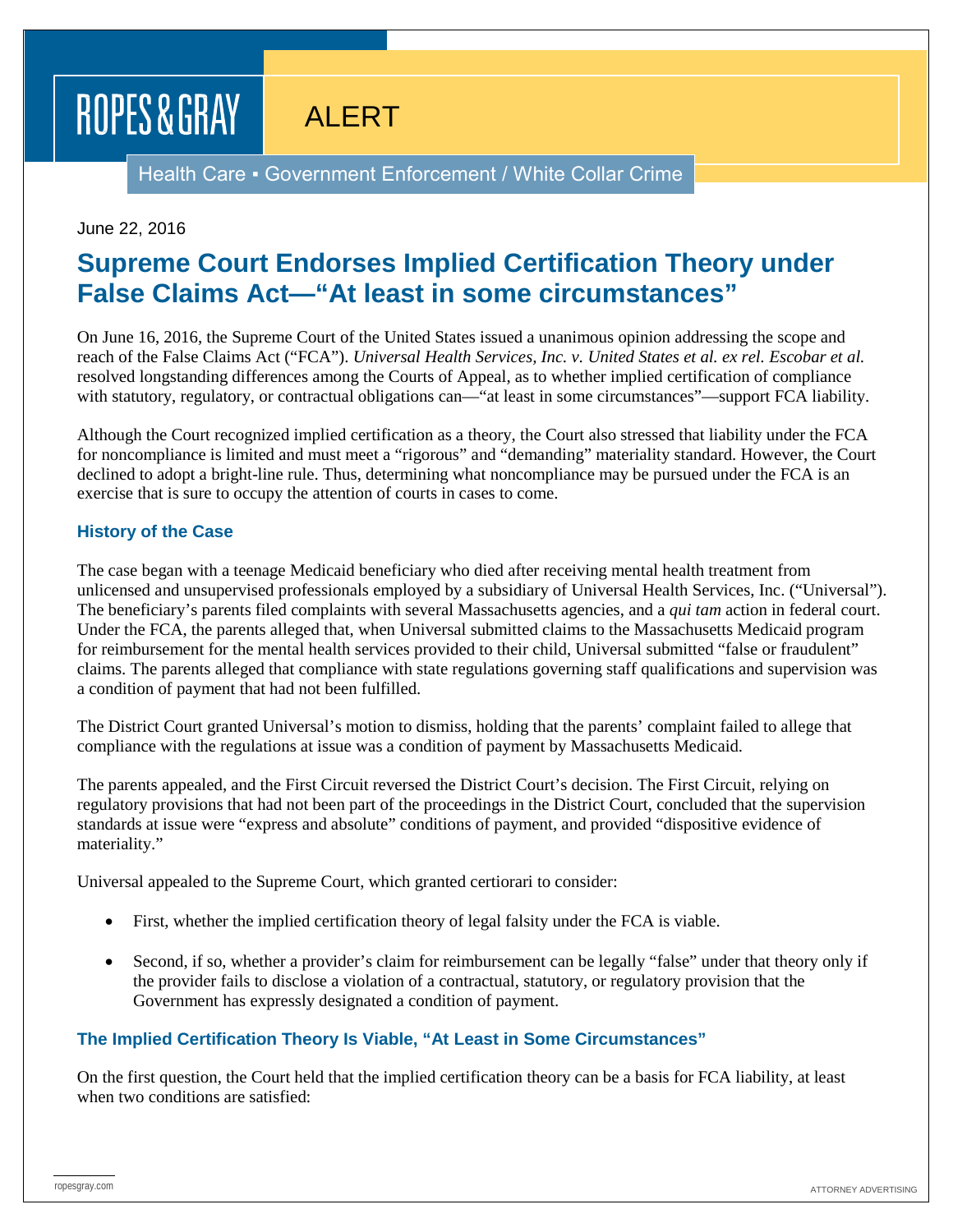# ROPES&GRAY

June 22, 2016

- ALERT | 2
- i. the claim submitted by the defendant, in addition to requesting payment, "makes specific representations about the goods or services provided," and
- ii. "the defendant's failure to disclose noncompliance with material statutory, regulatory, or contractual requirements makes those representations misleading half-truths."

In reaching this conclusion, the Court observed that "half-truths" have long been actionable misrepresentations in common law fraud actions, when they "omit[] critical qualifying information." According to the Court, Universal's claims for Medicaid reimbursement "fall squarely" within this definition of "half-truths" because, through payment and other codes (*e.g.,* staff National Provider Identification numbers), the claims conveyed specific information about the types of services provided and the qualifications of the providers without disclosing the full truth that Universal did not satisfy the basic staff and licensing requirements to provide the services.

We therefore now know that implied certification can be a basis for liability, at least in some cases. However, the Court left many questions. Determining which cases are in and which cases are out is sure to be of significant focus in years ahead.

### **The Government's Designation of Regulations as Express Conditions of Payment Is Neither Sufficient nor Necessary**

On the second question, Universal argued that, if there is to be liability under an implied certification theory, it can be triggered only by violation of a legal standard that is expressly stated to be a condition of payment. The Court disagreed, stating that, "a statement that misleadingly omits critical facts is a misrepresentation irrespective of whether the other party has expressly signaled the importance of the qualifying information."

However, the Court declined to adopt the First Circuit's relator-friendly holding that a violation of an express condition of payment is "dispositive evidence of materiality." Instead, in the Court's view, the fact that a statutory, regulatory, or contractual provision is an express condition of payment is simply one factor relevant to this determination.

"At least in some circumstances" therefore is the subtitle of the Court's decision on the second question, too. Violation of a regulatory requirement that the Government has designated as an express condition of payment sometimes may be grounds for FCA liability, but sometimes may not.

### **A "Rigorous" and "Demanding" Materiality Requirement: A Gatekeeper for False Claims Act Liability**

In its decision, the Court emphasized that materiality under the FCA must be enforced in a manner that is "rigorous" and "demanding," because the FCA "is not an all-purpose antifraud statute . . . or a vehicle for punishing gardenvariety breaches of contract or regulatory violations." According to the Court, the materiality analysis must examine the impact of a violation on the Government's actual reimbursement of claims.

To that end, and to ensure that the materiality element plays this gatekeeping role, the opinion addresses how courts should assess materiality.

- First, as described above, the fact that a statutory, regulatory, or contractual provision has been expressly designated a condition of payment is not—on its own—dispositive of materiality.
- Second, the fact that the Government would have a right to refuse payment were it aware of the violation also is insufficient—on its own—to demonstrate materiality.